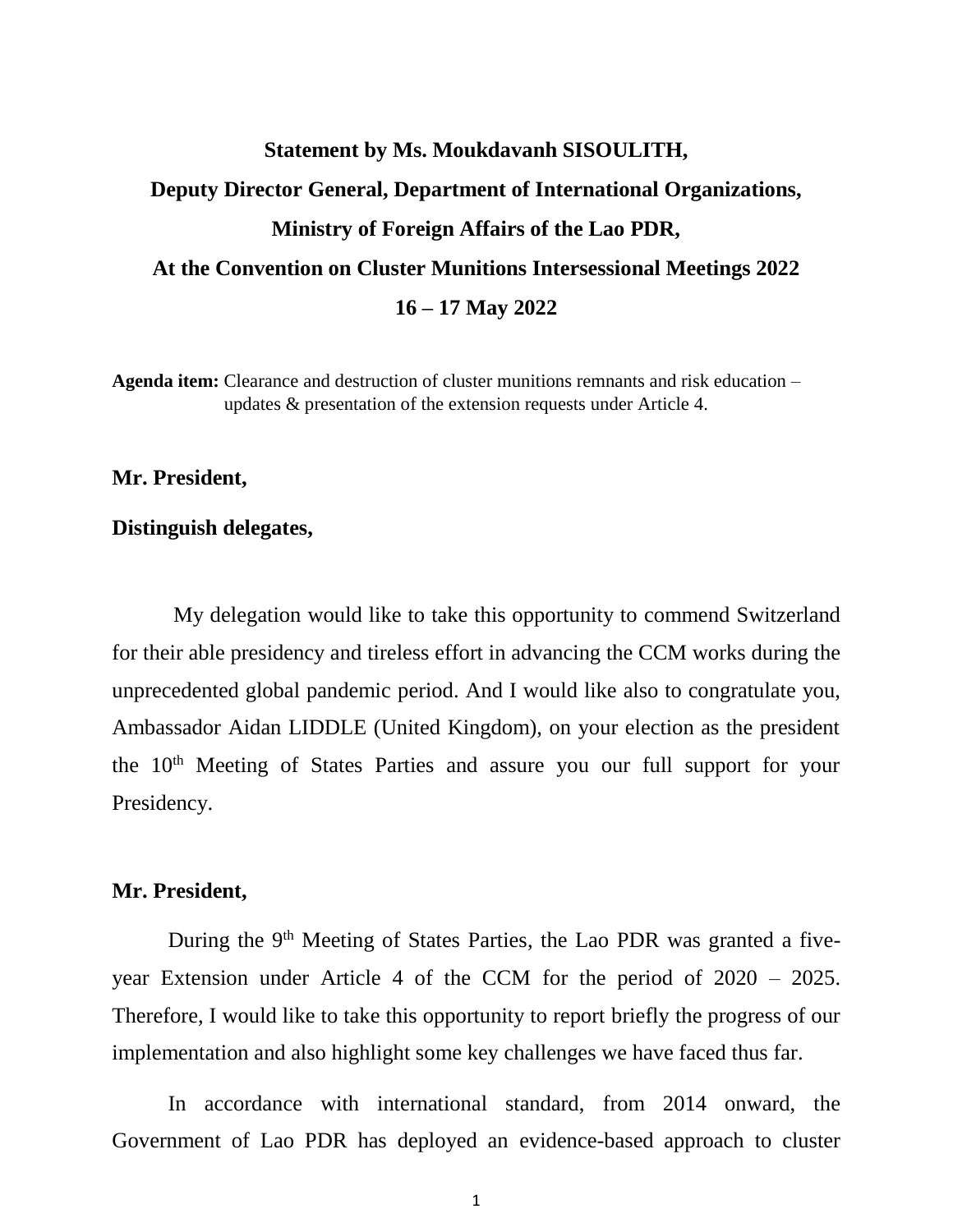munitions survey and clearance. In parallel with the Annual UXO Sector Prioritization Plan which has based on two sources of data namely the Confirm Hazardous Areas (CHA) and the community development projects such as school and hospital building and other community development activities.

In term of survey and clearance, from 2020 to 2022, the total CHA area is about 152,279 Hectares, and 21,006 Hectares of land were cleared by all humanitarian clearance operators, there were more than 383,810 UXO found and destroyed, of which 298,766 were cluster munitions, 654 big bombs, 184 landmines and 84,206 other type of UXO.

Apart from conducting survey and clearance, the risk reduction education and awareness raising activities have been carried out regularly through multiple channels such as: in-person door to door visits, education curriculum integration and hotline establishment. Despite all the efforts in risk reduction sector, the number of accidents occurred in the past 3 year's shows an increasing trend. There were 20 accidents in 2019, 23 in 2020 and 33 in 2021. In line with national victim assistance action plan, the support activities also have been mobilized in a timely manner; this includes medical treatments to all survivors physically and psychologically, vocational training and economic supports for the victims and their families.

### **Mr. President,**

Base on the current financial resource and capacities at approximately 30 million US Dollars per year to support 108 operating teams and clearing of 5,000 Hectare each year. It is likely that we will not meet our projection of clearing all CHA by 2025 under Article 4 due to the challenges as follows: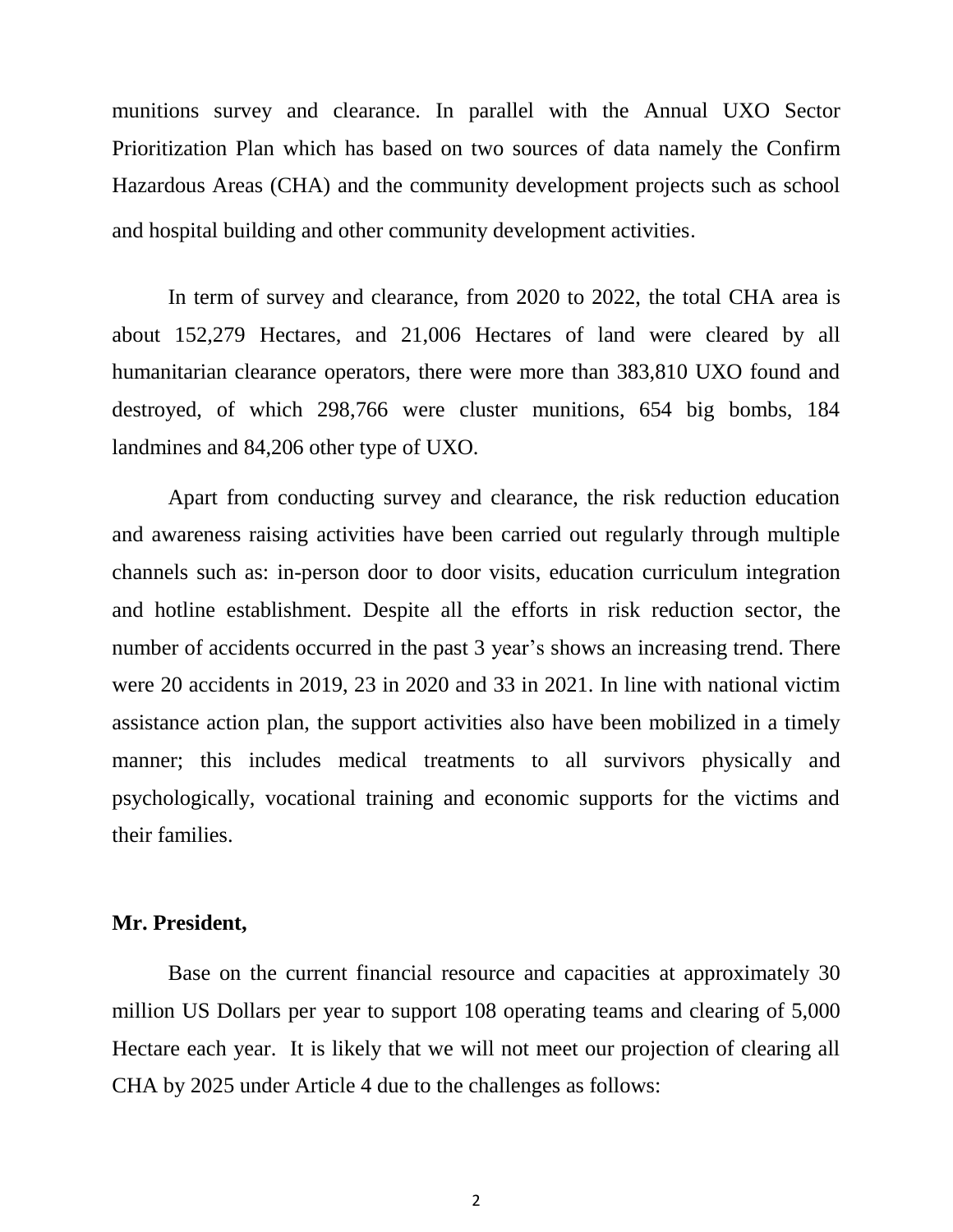- 1. Firstly, the magnitude of cluster munitions contamination combine with the mountainous geographical landscape of the Lao PDR is the key factor that making the Cluster Munitions survey and clearance more complex and time consuming.
- 2. Second, it is undeniable that we have faced funding shortage and sometimes reaches a critical point where there is inadequate fund to maintain the regular operational teams. Therefore, having sufficient resources both human capacity and financial resources are essential for survey and clearance as well as to fully achieving the Extension Work Plan.
- 3. Third, to maintain the well-technical and skillful operators in order to ensure the effectiveness and quality of the clearance remains a challenge. This requires sustainable capacity building programs which knowledge transfer can be passed on from each generation in a continuous manner.

## **Mr. President,**

During the Article 4 Extension period, the work plan will feature six main activities in the 9 most contaminated provinces namely:

- 1. To conduct Non-Technical Survey in 2,776 villages;
- 2. To conduct Technical Survey for identified CHA of 250,000 Hectares;
- 3. To conduct clearance of 50,000 Hectares;
- 4. To provide victim assistances for 5,750 UXO survivor and their families;
- 5. To conduct MRE in nine high cluster munitions contamination;
- 6. To provide capacity building for Lao's People Army humanitarian team.